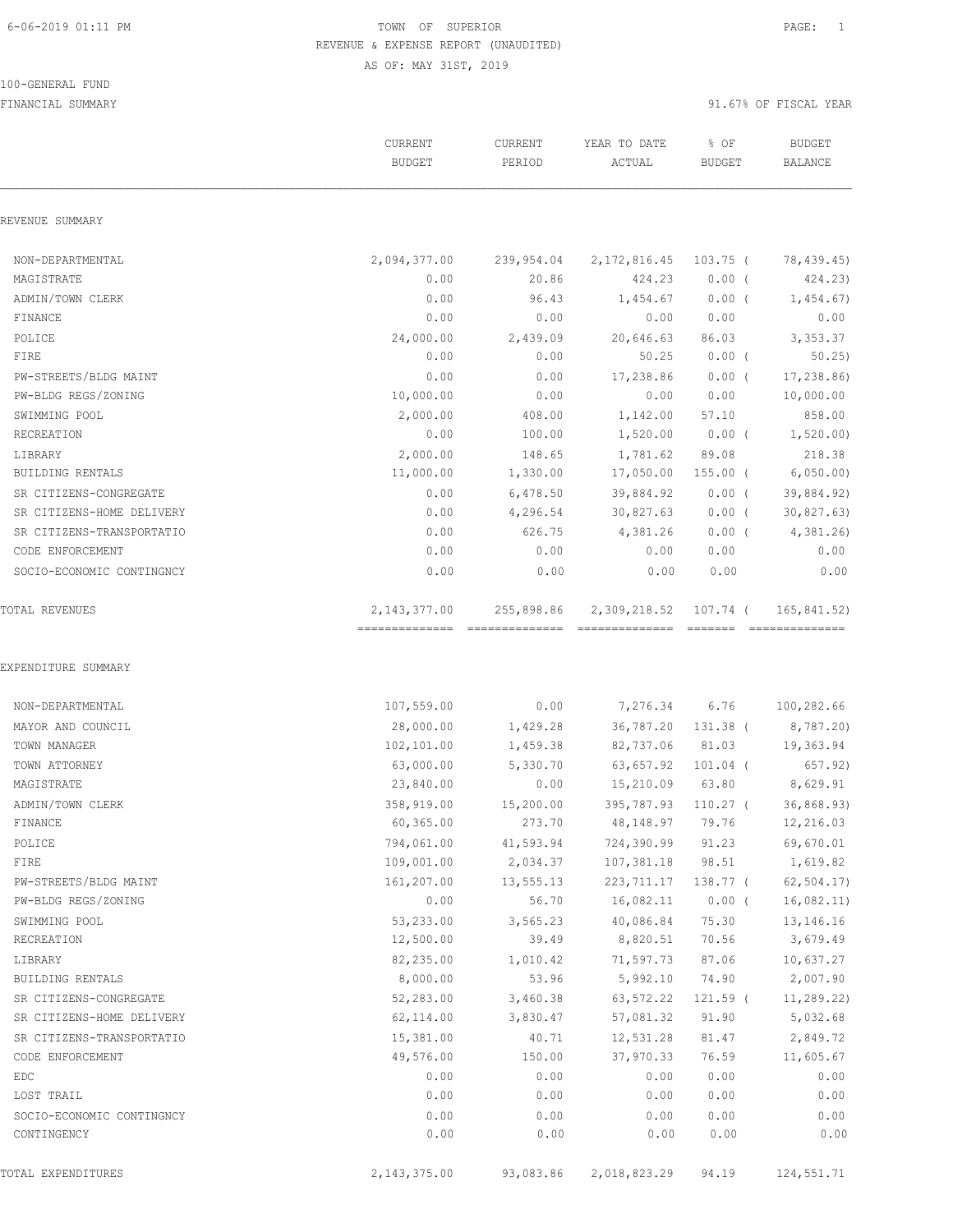| I<br>× |  |
|--------|--|
|--------|--|

# 100-GENERAL FUND

|                                    | CURRENT<br>BUDGET | CURRENT<br>PERIOD | YEAR TO DATE<br>ACTUAL | % OF<br>BUDGET | BUDGET<br>BALANCE |
|------------------------------------|-------------------|-------------------|------------------------|----------------|-------------------|
|                                    |                   |                   |                        |                |                   |
| REVENUES OVER/(UNDER) EXPENDITURES | 2.00              | 162,815.00        | 290,395.23             |                | 290,393.23)       |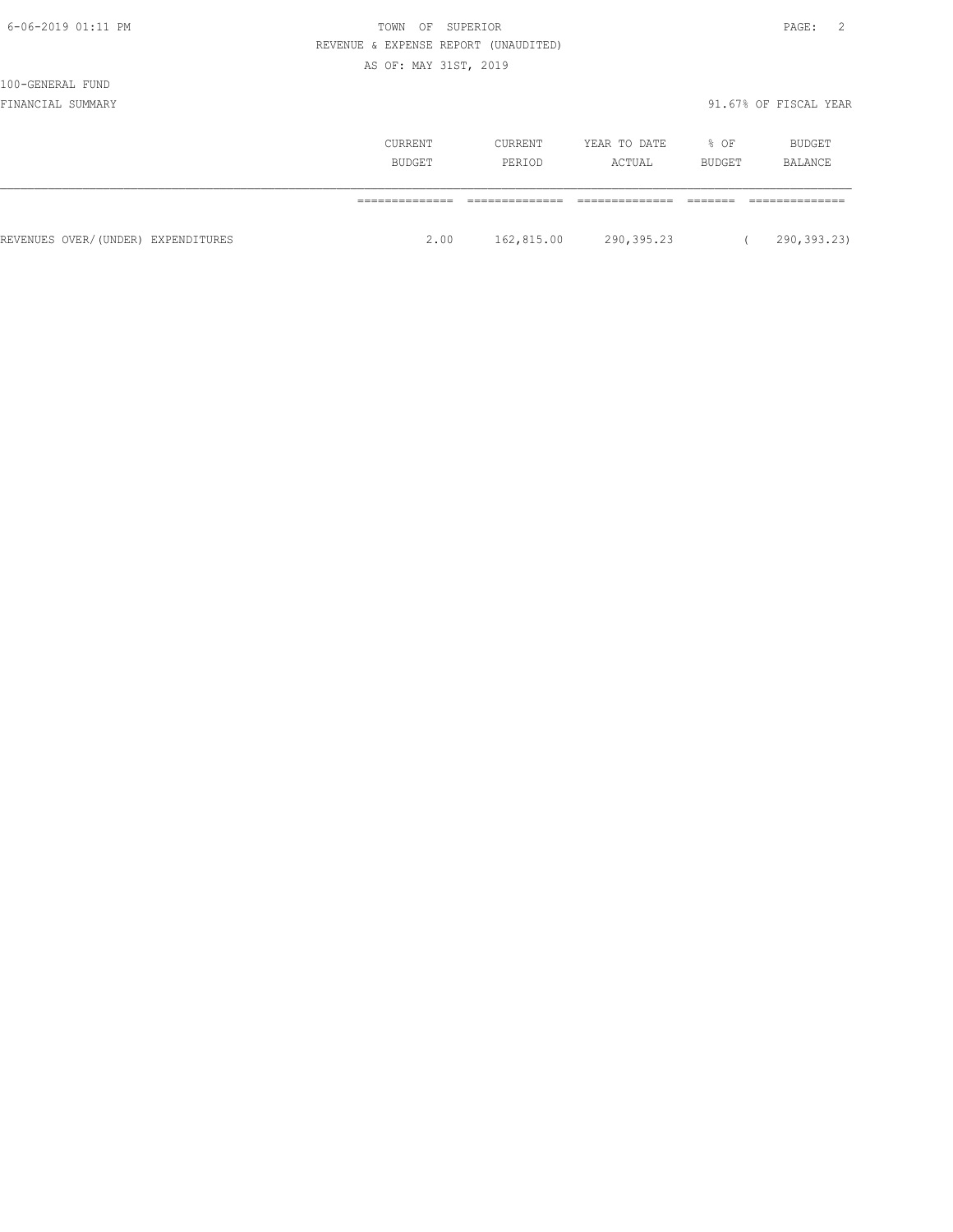|                                    | CURRENT<br><b>BUDGET</b>   | CURRENT<br>PERIOD                                    | YEAR TO DATE<br>ACTUAL                  | % OF<br><b>BUDGET</b> | BUDGET<br>BALANCE           |
|------------------------------------|----------------------------|------------------------------------------------------|-----------------------------------------|-----------------------|-----------------------------|
| REVENUE SUMMARY                    |                            |                                                      |                                         |                       |                             |
| NON-DEPARTMENTAL                   | 4,000.00                   | 930.00                                               |                                         |                       | 7,765.68 194.14 ( 3,765.68) |
| TOTAL REVENUES                     | 4,000.00<br>============== | 930.00                                               |                                         | 7,765.68 194.14 (     | 3,765.68)                   |
| EXPENDITURE SUMMARY                |                            |                                                      |                                         |                       |                             |
| NON-DEPARTMENTAL                   |                            | $111,697.00$ 3,602.51 126,834.03 113.55 ( 15,137.03) |                                         |                       |                             |
| TOTAL EXPENDITURES                 | 111,697.00                 |                                                      | 3,602.51 126,834.03 113.55 ( 15,137.03) |                       |                             |
|                                    |                            |                                                      |                                         |                       |                             |
| REVENUES OVER/(UNDER) EXPENDITURES | $\sqrt{2}$                 | $107,697.00$ ( 2,672.51) ( 119,068.35)               |                                         |                       | 11,371.35                   |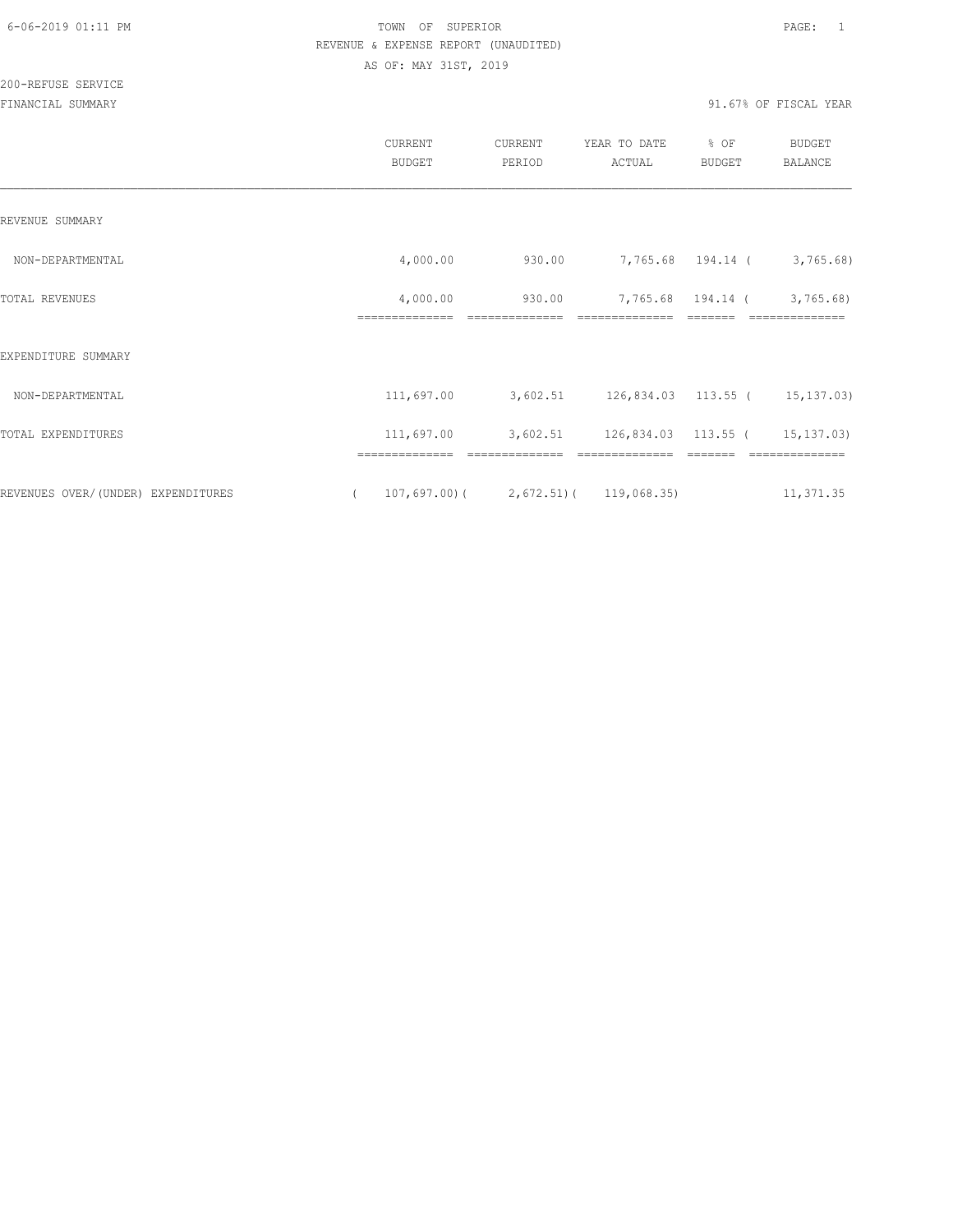#### 210-SEWER

|                                    | CURRENT<br><b>BUDGET</b> | CURRENT<br>PERIOD                      | YEAR TO DATE<br>ACTUAL | % OF<br>BUDGET | BUDGET<br>BALANCE |
|------------------------------------|--------------------------|----------------------------------------|------------------------|----------------|-------------------|
| REVENUE SUMMARY                    |                          |                                        |                        |                |                   |
| NON-DEPARTMENTAL                   | 380,000.00               | 30,882.05                              | 310,045.99 81.59       |                | 69,954.01         |
| TOTAL REVENUES                     | 380,000.00               | 30,882.05                              | 310,045.99             | 81.59          | 69,954.01         |
| EXPENDITURE SUMMARY                |                          |                                        |                        |                |                   |
| NON-DEPARTMENTAL                   | 502,925.00               | 6,070.23                               | 319,640.27 63.56       |                | 183,284.73        |
| TOTAL EXPENDITURES                 | 502,925.00               | 6,070.23                               | 319,640.27             | 63.56          | 183,284.73        |
|                                    |                          |                                        |                        |                |                   |
| REVENUES OVER/(UNDER) EXPENDITURES | $\left($                 | $122, 925.00$ $24, 811.82$ ( 9,594.28) |                        | $\sqrt{2}$     | 113, 330.72)      |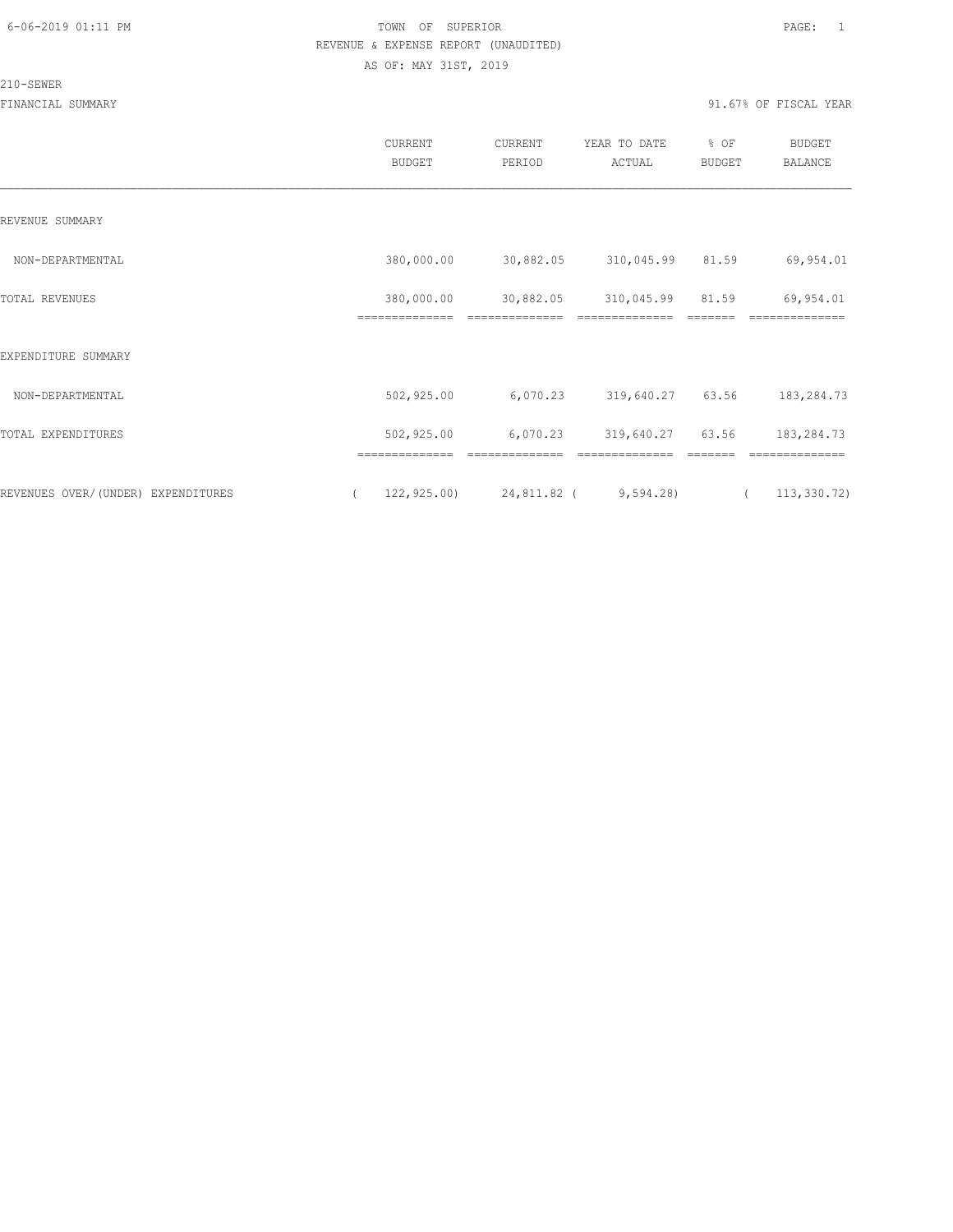#### 220-AMBULANCE

|                                    | CURRENT<br><b>BUDGET</b>     | CURRENT<br>PERIOD                           | YEAR TO DATE<br>ACTUAL | % OF<br><b>BUDGET</b> | <b>BUDGET</b><br><b>BALANCE</b> |
|------------------------------------|------------------------------|---------------------------------------------|------------------------|-----------------------|---------------------------------|
| REVENUE SUMMARY                    |                              |                                             |                        |                       |                                 |
| NON-DEPARTMENTAL                   | 648,627.00                   | 254.74                                      | 238,489.89 36.77       |                       | 410, 137. 11                    |
| TOTAL REVENUES                     | 648,627.00<br>============== | 254.74                                      | 238,489.89             | 36.77                 | 410, 137. 11                    |
| EXPENDITURE SUMMARY                |                              |                                             |                        |                       |                                 |
| NON-DEPARTMENTAL                   | 423,158.00                   | 9,737.93                                    | 334,588.76             | 79.07                 | 88,569.24                       |
| TOTAL EXPENDITURES                 | 423,158.00                   |                                             | 9,737.93 334,588.76    | 79.07                 | 88,569.24                       |
|                                    |                              |                                             |                        |                       |                                 |
| REVENUES OVER/(UNDER) EXPENDITURES |                              | $225,469.00$ ( $9,483.19$ ) ( $96,098.87$ ) |                        |                       | 321,567.87                      |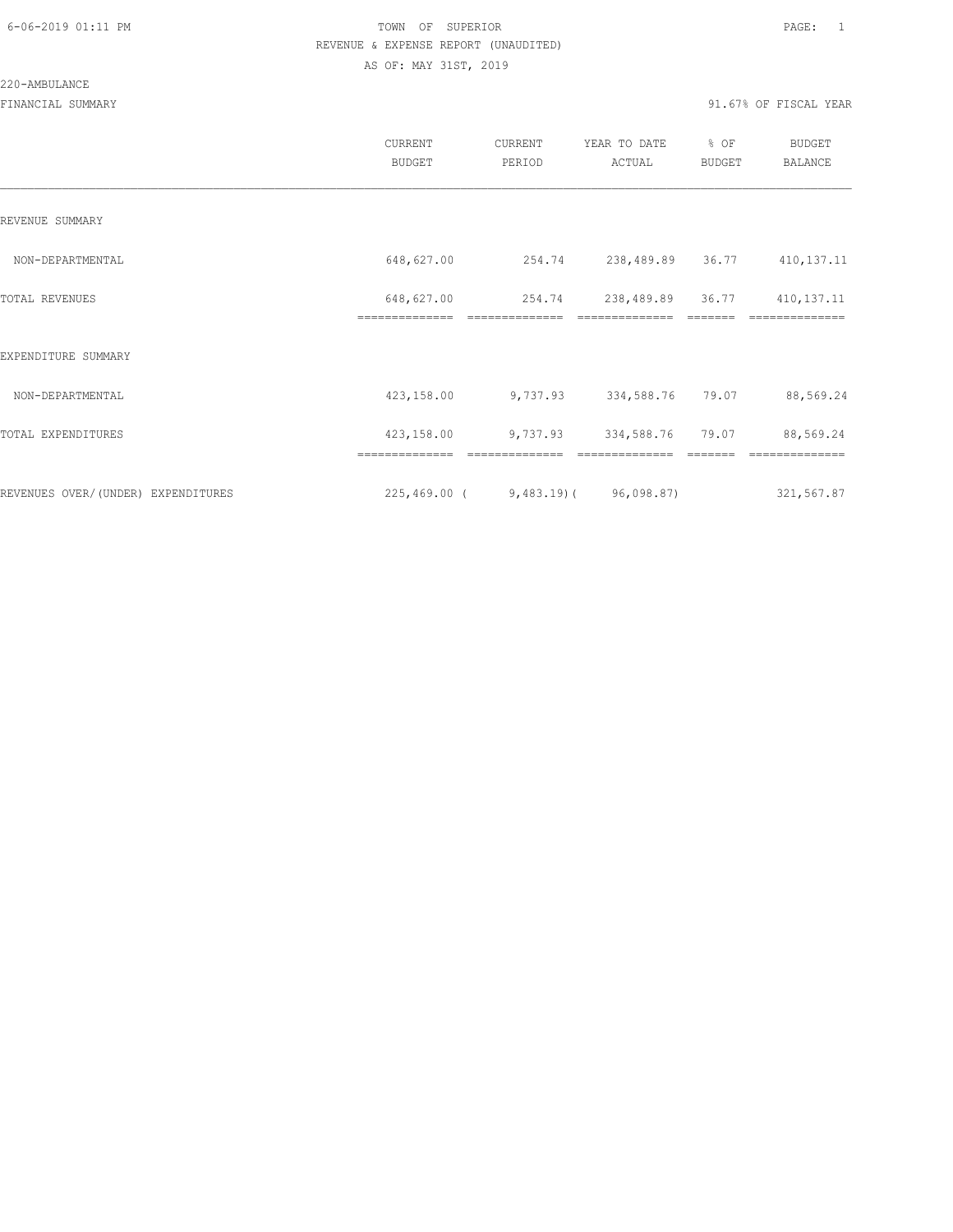#### 230-CEMETARY

|                                     | CURRENT<br><b>BUDGET</b>    | CURRENT<br>PERIOD | YEAR TO DATE<br>ACTUAL                           | % OF<br><b>BUDGET</b> | <b>BUDGET</b><br>BALANCE |
|-------------------------------------|-----------------------------|-------------------|--------------------------------------------------|-----------------------|--------------------------|
| REVENUE SUMMARY                     |                             |                   |                                                  |                       |                          |
| NON-DEPARTMENTAL                    |                             |                   | 25,000.00   1,800.00   21,600.00   86.40         |                       | 3,400.00                 |
| TOTAL REVENUES                      | 25,000.00<br>============== | 1,800.00          | 21,600.00 86.40                                  |                       | 3,400.00                 |
| EXPENDITURE SUMMARY                 |                             |                   |                                                  |                       |                          |
| NON-DEPARTMENTAL                    |                             |                   | 19,847.00 12,992.19 22,470.89 113.22 ( 2,623.89) |                       |                          |
| TOTAL EXPENDITURES                  |                             |                   | 19,847.00 12,992.19 22,470.89 113.22 ( 2,623.89) |                       |                          |
| REVENUES OVER/ (UNDER) EXPENDITURES |                             |                   | $5,153.00$ ( $11,192.19$ ) ( 870.89)             |                       | 6,023.89                 |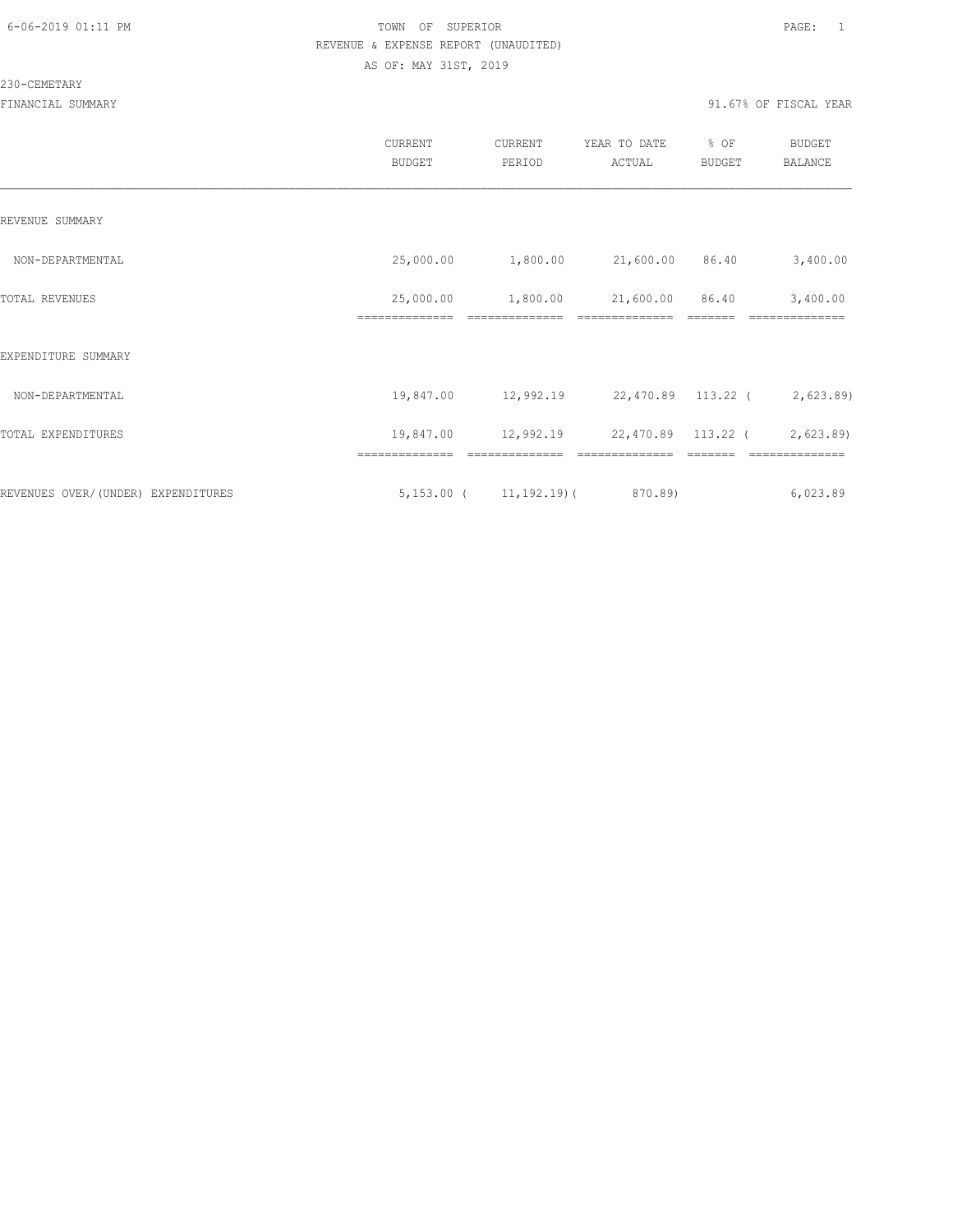# 300-HIGHWAY USERS REVENUE

|                                     | CURRENT<br><b>BUDGET</b>     | CURRENT<br>PERIOD          | YEAR TO DATE<br>ACTUAL | % OF<br><b>BUDGET</b> | <b>BUDGET</b><br><b>BALANCE</b> |
|-------------------------------------|------------------------------|----------------------------|------------------------|-----------------------|---------------------------------|
| REVENUE SUMMARY                     |                              |                            |                        |                       |                                 |
| NON-DEPARTMENTAL                    | 468,178.00                   | 23,496.11                  | 227,596.62 48.61       |                       | 240,581.38                      |
| TOTAL REVENUES                      | 468,178.00<br>============== | 23,496.11                  | 227,596.62             | 48.61                 | 240,581.38                      |
| EXPENDITURE SUMMARY                 |                              |                            |                        |                       |                                 |
| NON-DEPARTMENTAL                    | 406,033.00                   | 4,135.19                   | 231,736.12             | 57.07                 | 174,296.88                      |
| TOTAL EXPENDITURES                  | 406,033.00                   | 4,135.19                   | 231,736.12 57.07       |                       | 174,296.88                      |
|                                     |                              |                            |                        |                       |                                 |
| REVENUES OVER/ (UNDER) EXPENDITURES | 62,145.00                    | $19,360.92$ ( $4,139.50$ ) |                        |                       | 66,284.50                       |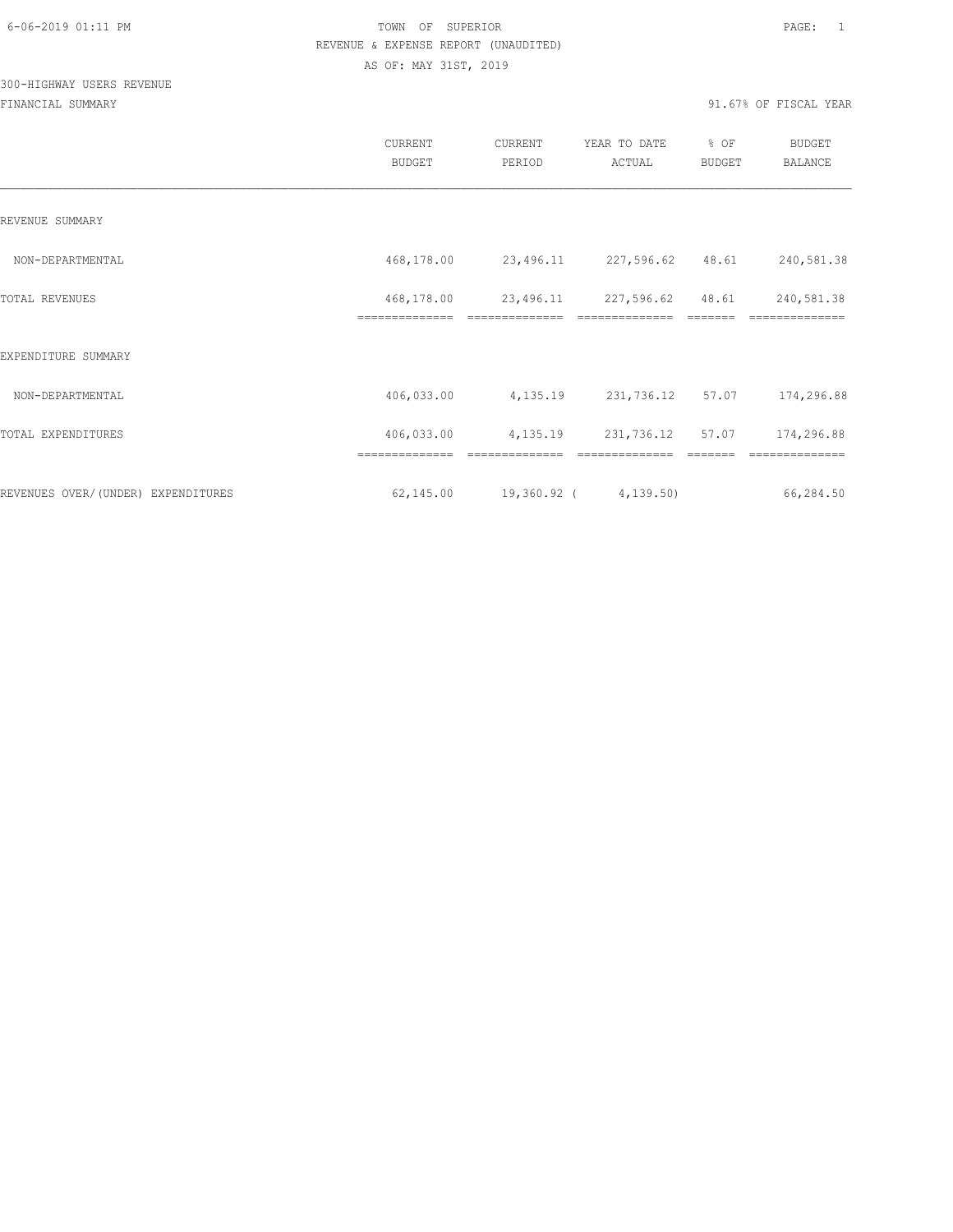310-EXCISE TAX

|                                    | CURRENT<br><b>BUDGET</b>     | CURRENT<br>PERIOD             | YEAR TO DATE<br>ACTUAL | % OF<br>BUDGET | BUDGET<br><b>BALANCE</b> |
|------------------------------------|------------------------------|-------------------------------|------------------------|----------------|--------------------------|
| REVENUE SUMMARY                    |                              |                               |                        |                |                          |
| NON-DEPARTMENTAL                   | 415,771.00                   | 11, 134.68 116, 427.32        |                        | 28.00          | 299, 343.68              |
| TOTAL REVENUES                     | 415,771.00<br>============== |                               | 11, 134.68 116, 427.32 | 28.00          | 299,343.68               |
| EXPENDITURE SUMMARY                |                              |                               |                        |                |                          |
| NON-DEPARTMENTAL                   | 477,917.00                   |                               | 59,421.90 182,808.04   | 38.25          | 295,108.96               |
| TOTAL EXPENDITURES                 | 477,917.00                   | 59,421.90                     | 182,808.04             | 38.25          | 295,108.96               |
| REVENUES OVER/(UNDER) EXPENDITURES | ==============               | $62, 146.00$ ( $48, 287.22$ ( | 66,380.72)             |                | 4,234.72                 |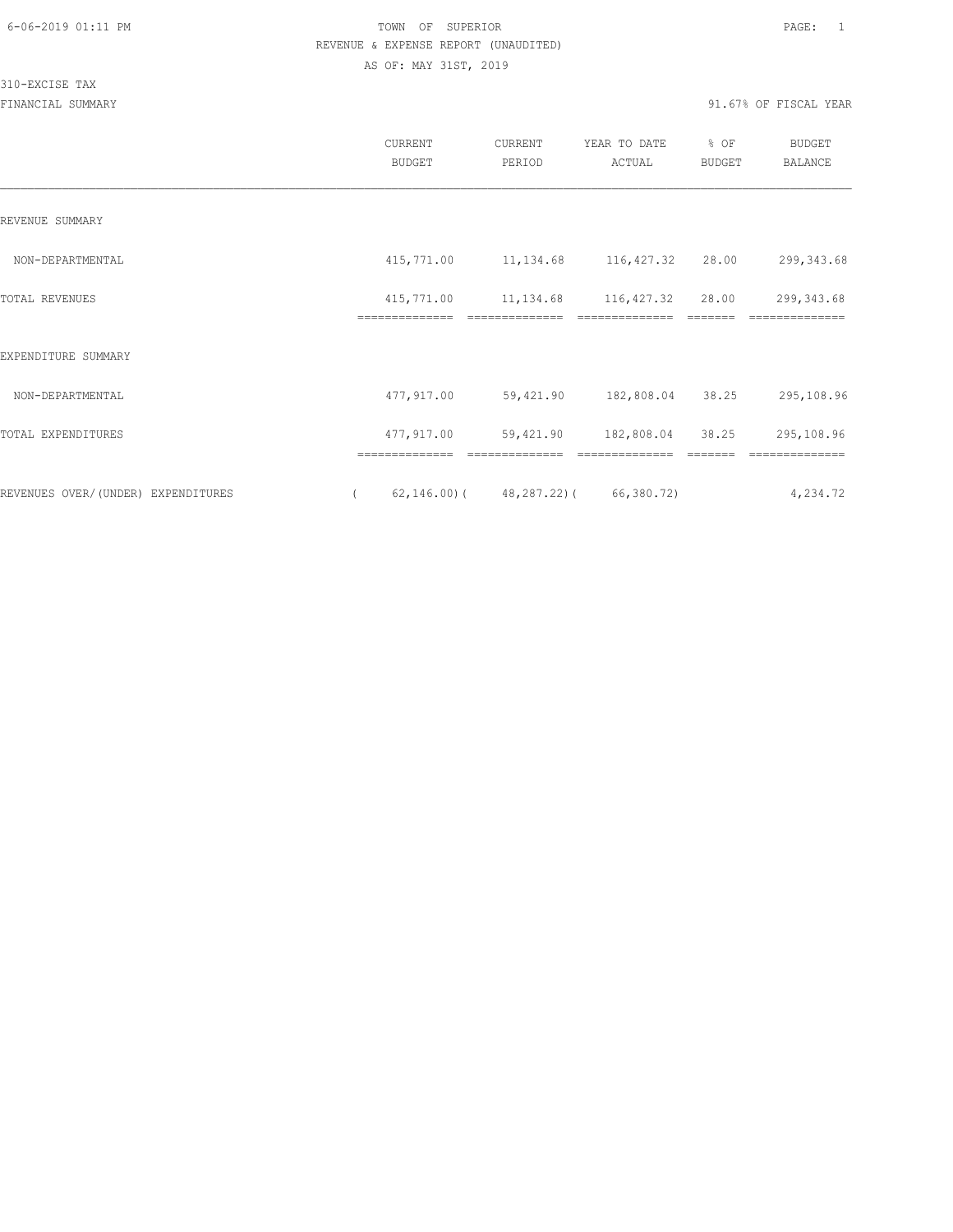# 320-LOCAL TRANS ASSISTANCE

|                                    | CURRENT<br>BUDGET      | <b>CURRENT</b><br>PERIOD | YEAR TO DATE<br>ACTUAL | % OF<br>BUDGET | <b>BUDGET</b><br>BALANCE |
|------------------------------------|------------------------|--------------------------|------------------------|----------------|--------------------------|
| REVENUE SUMMARY                    |                        |                          |                        |                |                          |
| NON-DEPARTMENTAL                   | 0.00                   | 0.00                     | 0.00                   | 0.00           | 0.00                     |
| TOTAL REVENUES                     | 0.00<br>============== | 0.00                     | 0.00<br>-------------- | 0.00           | 0.00<br>------------     |
| EXPENDITURE SUMMARY                |                        |                          |                        |                |                          |
| NON-DEPARTMENTAL                   | 0.00                   | 0.00                     | 0.00                   | 0.00           | 0.00                     |
| TOTAL EXPENDITURES                 | 0.00                   | 0.00                     | 0.00                   | 0.00           | 0.00                     |
| REVENUES OVER/(UNDER) EXPENDITURES | 0.00                   | 0.00                     | 0.00                   |                | 0.00                     |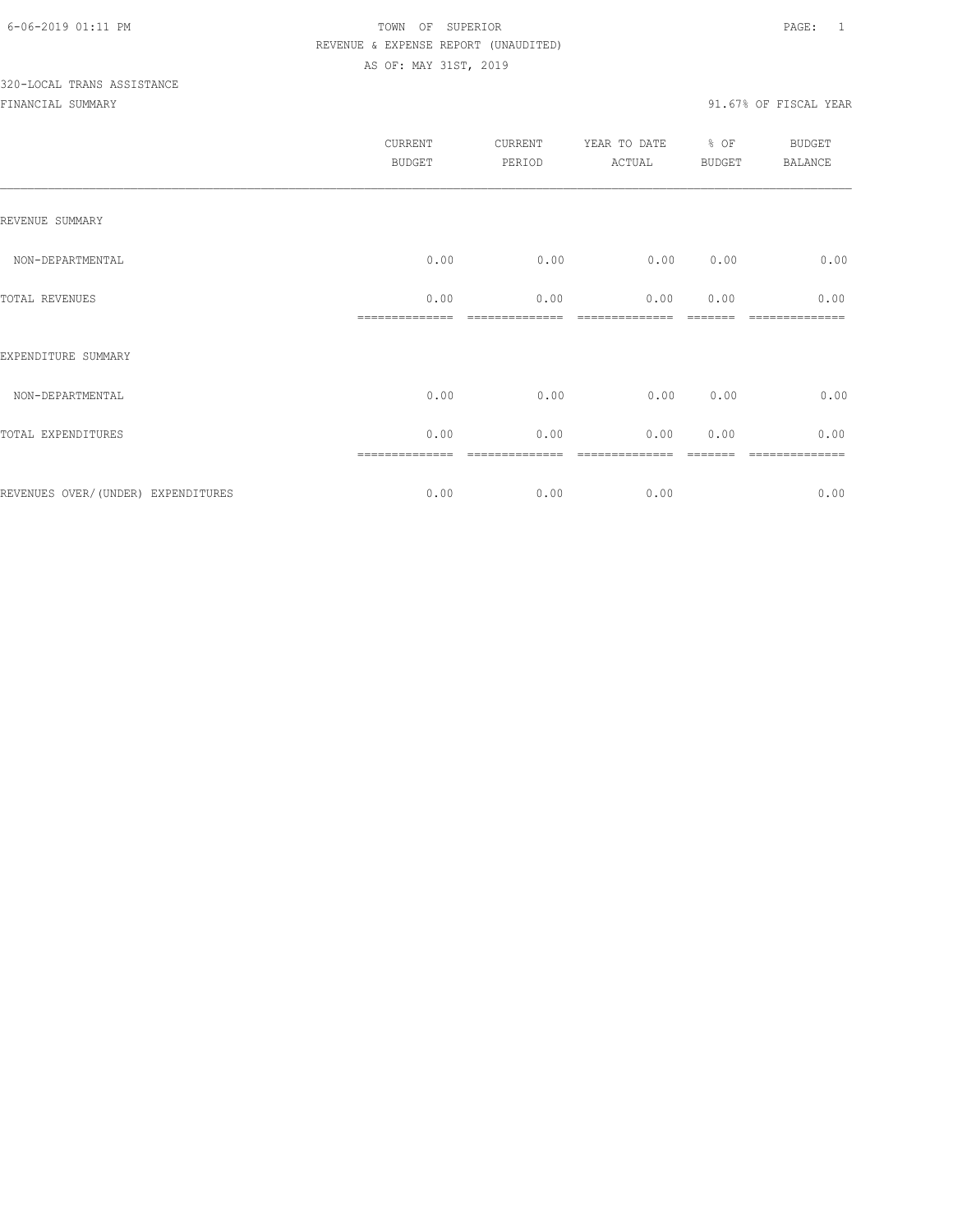| <b>CURRENT</b><br><b>BUDGET</b> | CURRENT<br>PERIOD | YEAR TO DATE<br>ACTUAL | % OF | <b>BUDGET</b><br><b>BALANCE</b> |
|---------------------------------|-------------------|------------------------|------|---------------------------------|
|                                 |                   |                        |      |                                 |
| 0.00                            | 0.00              | 0.00                   | 0.00 | 0.00                            |
| 0.00                            | 0.00              | 0.00                   | 0.00 | 0.00                            |
|                                 |                   |                        |      |                                 |
| 0.00                            | 0.00              | 0.00                   | 0.00 | 0.00                            |
| 0.00                            | 0.00              | 0.00                   | 0.00 | 0.00                            |
| 0.00                            | 0.00              | 0.00                   |      | ========<br>0.00                |
|                                 |                   |                        |      | <b>BUDGET</b>                   |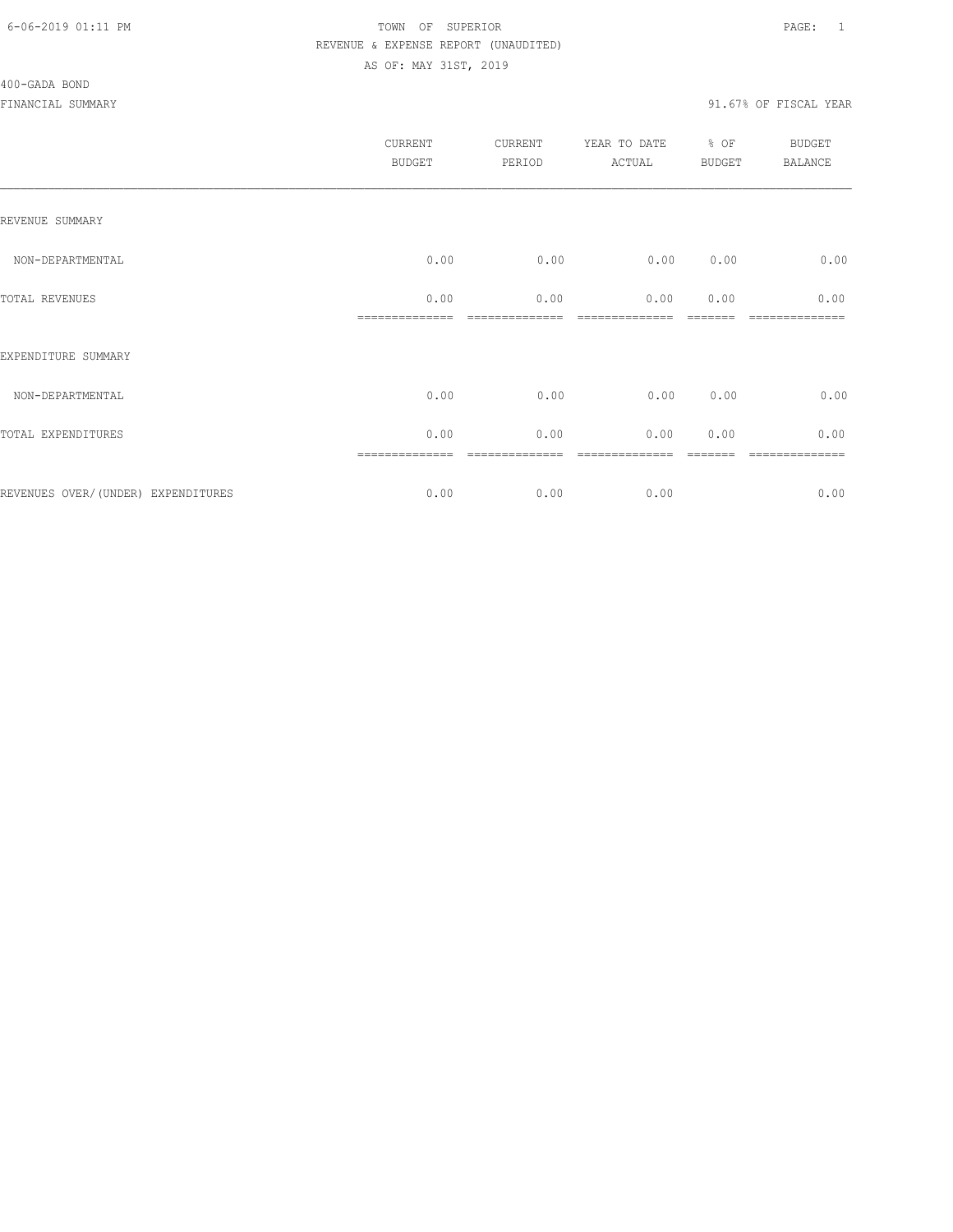#### 410-MPC BOND

| CURRENT<br><b>BUDGET</b> | CURRENT<br>PERIOD | YEAR TO DATE<br>ACTUAL | BUDGET | <b>BUDGET</b><br>BALANCE |
|--------------------------|-------------------|------------------------|--------|--------------------------|
|                          |                   |                        |        |                          |
| 0.00                     | 0.00              | 0.00                   | 0.00   | 0.00                     |
| 0.00                     | 0.00              | 0.00                   | 0.00   | 0.00                     |
|                          |                   |                        |        |                          |
| 0.00                     | 0.00              | 0.00                   | 0.00   | 0.00                     |
| 0.00                     | 0.00              | 0.00                   | 0.00   | 0.00                     |
| 0.00                     | 0.00              | 0.00                   |        | -----------<br>0.00      |
|                          | ==============    |                        |        | % OF                     |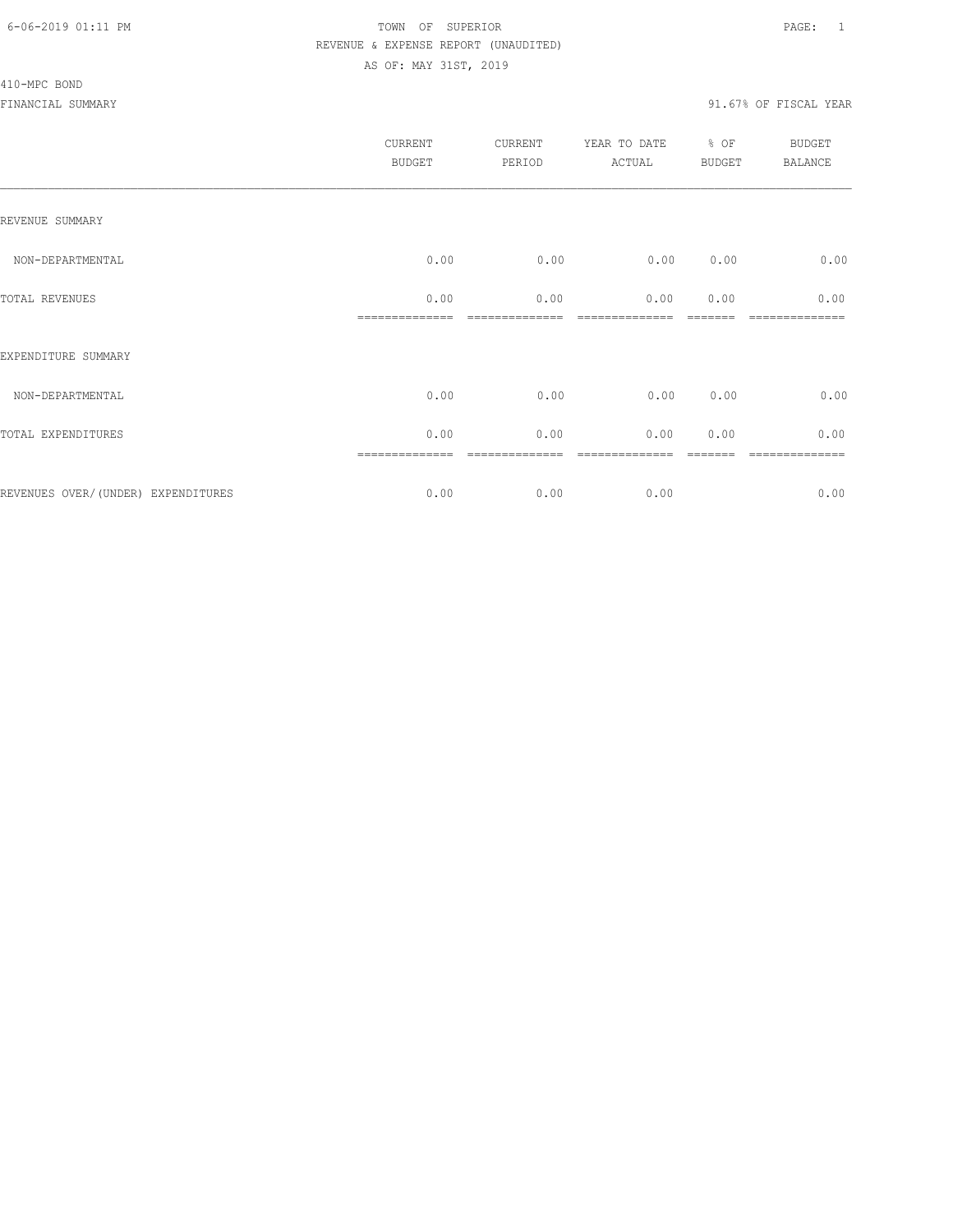#### 500-GRANTS

FINANCIAL SUMMARY 91.67% OF FISCAL YEAR

CURRENT CURRENT YEAR TO DATE % OF BUDGET

|                           | <b>BUDGET</b>                                   | PERIOD     | ACTUAL                        | <b>BUDGET</b>                                                                                                                                                                                                                                                                                                                                                                                                                                                                                  | <b>BALANCE</b>                 |
|---------------------------|-------------------------------------------------|------------|-------------------------------|------------------------------------------------------------------------------------------------------------------------------------------------------------------------------------------------------------------------------------------------------------------------------------------------------------------------------------------------------------------------------------------------------------------------------------------------------------------------------------------------|--------------------------------|
| REVENUE SUMMARY           |                                                 |            |                               |                                                                                                                                                                                                                                                                                                                                                                                                                                                                                                |                                |
| NON-DEPARTMENTAL          | 2,488,440.00                                    | 0.00       | 0.00                          | 0.00                                                                                                                                                                                                                                                                                                                                                                                                                                                                                           | 2,488,440.00                   |
| POLICE GRANTS             | 0.00                                            | 0.00       | 0.00                          | 0.00                                                                                                                                                                                                                                                                                                                                                                                                                                                                                           | 0.00                           |
| FIRE GRANTS               | 0.00                                            | 22, 173.84 | 25,873.84                     | $0.00$ (                                                                                                                                                                                                                                                                                                                                                                                                                                                                                       | 25,873.84)                     |
| RECREATION GRANTS         | 7,500.00                                        | 0.00       | 60,464.00                     | $806.19$ (                                                                                                                                                                                                                                                                                                                                                                                                                                                                                     | 52,964.00                      |
| CDBG 153-09 MAGMA CLUB    | 0.00                                            | 0.00       | 0.00                          | 0.00                                                                                                                                                                                                                                                                                                                                                                                                                                                                                           | 0.00                           |
| DEPT OF COMM-STIMULUS     | 0.00                                            | 0.00       | 0.00                          | 0.00                                                                                                                                                                                                                                                                                                                                                                                                                                                                                           | 0.00                           |
| PINAL COUNTY-STIMULUS     | 0.00                                            | 0.00       | 0.00                          | 0.00                                                                                                                                                                                                                                                                                                                                                                                                                                                                                           | 0.00                           |
| AZ DEPT OF HOMELAND SRTY  | 0.00                                            | 0.00       | 0.00                          | 0.00                                                                                                                                                                                                                                                                                                                                                                                                                                                                                           | 0.00                           |
| GOHS GRANT                | 0.00                                            | 0.00       | 0.00                          | 0.00                                                                                                                                                                                                                                                                                                                                                                                                                                                                                           | 0.00                           |
| ENERGY EFFICIENCY GRANT   | 0.00                                            | 0.00       | 0.00                          | 0.00                                                                                                                                                                                                                                                                                                                                                                                                                                                                                           | 0.00                           |
| TTAC GRANT                | 0.00                                            | 0.00       | 0.00                          | 0.00                                                                                                                                                                                                                                                                                                                                                                                                                                                                                           | 0.00                           |
| CDBG 2011 WWTP            | 0.00                                            | 0.00       | 0.00                          | 0.00                                                                                                                                                                                                                                                                                                                                                                                                                                                                                           | 0.00                           |
| PSSP GRANT                | 0.00                                            | 0.00       | 0.00                          | 0.00                                                                                                                                                                                                                                                                                                                                                                                                                                                                                           | 0.00                           |
| RESOLUTION COPPER GIVING  | 0.00                                            | 0.00       | 0.00                          | 0.00                                                                                                                                                                                                                                                                                                                                                                                                                                                                                           | 0.00                           |
| MISC                      | 0.00                                            | 0.00       | 0.00                          | 0.00                                                                                                                                                                                                                                                                                                                                                                                                                                                                                           | 0.00                           |
| AIRPORT GRANTS            | 0.00                                            | 0.00       | 16,670.85                     | $0.00$ (                                                                                                                                                                                                                                                                                                                                                                                                                                                                                       | 16,670.85)                     |
| FIRE TRUCK RESTORATION    | 0.00                                            | 0.00       | 2,541.00                      | $0.00$ (                                                                                                                                                                                                                                                                                                                                                                                                                                                                                       | 2,541.00                       |
| 4TH OF JULY               | 0.00                                            | 0.00       | 0.00                          | 0.00                                                                                                                                                                                                                                                                                                                                                                                                                                                                                           | 0.00                           |
| FIREHOUSE SUBS CONTRIBUTI | 0.00                                            | 0.00       | 0.00                          | 0.00                                                                                                                                                                                                                                                                                                                                                                                                                                                                                           | 0.00                           |
| ECONOMIC DEVELOPMENT      | 0.00                                            | 0.00       | 0.00                          | 0.00                                                                                                                                                                                                                                                                                                                                                                                                                                                                                           | 0.00                           |
| CONTINGENCY               | 0.00                                            | 0.00       | 0.00                          | 0.00                                                                                                                                                                                                                                                                                                                                                                                                                                                                                           | 0.00                           |
| <b>TOTAL REVENUES</b>     | 2,495,940.00<br>=============================== | 22, 173.84 | 105,549.69<br>--------------- | 4.23<br>$\begin{array}{cccccccccc} \multicolumn{2}{c}{} & \multicolumn{2}{c}{} & \multicolumn{2}{c}{} & \multicolumn{2}{c}{} & \multicolumn{2}{c}{} & \multicolumn{2}{c}{} & \multicolumn{2}{c}{} & \multicolumn{2}{c}{} & \multicolumn{2}{c}{} & \multicolumn{2}{c}{} & \multicolumn{2}{c}{} & \multicolumn{2}{c}{} & \multicolumn{2}{c}{} & \multicolumn{2}{c}{} & \multicolumn{2}{c}{} & \multicolumn{2}{c}{} & \multicolumn{2}{c}{} & \multicolumn{2}{c}{} & \multicolumn{2}{c}{} & \mult$ | 2,390,390.31<br>-------------- |
| EXPENDITURE SUMMARY       |                                                 |            |                               |                                                                                                                                                                                                                                                                                                                                                                                                                                                                                                |                                |
| NON-DEPARTMENTAL          | 2,488,440.00                                    | 0.00       | 0.00                          | 0.00                                                                                                                                                                                                                                                                                                                                                                                                                                                                                           | 2,488,440.00                   |
| POLICE GRANTS             | 0.00                                            | 0.00       | 0.00                          | 0.00                                                                                                                                                                                                                                                                                                                                                                                                                                                                                           | 0.00                           |
| FIRE GRANTS               | 0.00                                            | 0.00       | 0.00                          | 0.00                                                                                                                                                                                                                                                                                                                                                                                                                                                                                           | 0.00                           |
| RECREATION GRANTS         | 7,500.00                                        | 4,976.50   | 69,900.50                     | $932.01$ (                                                                                                                                                                                                                                                                                                                                                                                                                                                                                     | 62, 400.50                     |
| CDBG 153-09 MAGMA CLUB    | 0.00                                            | 0.00       | 0.00                          | 0.00                                                                                                                                                                                                                                                                                                                                                                                                                                                                                           | 0.00                           |
| DEPT OF COMM-STIMULUS     | 0.00                                            | 0.00       | 0.00                          | 0.00                                                                                                                                                                                                                                                                                                                                                                                                                                                                                           | 0.00                           |
| PINAL COUNTY-STIMULUS     | 0.00                                            | 0.00       | 0.00                          | 0.00                                                                                                                                                                                                                                                                                                                                                                                                                                                                                           | 0.00                           |
| AZ DEPT OF HOMELAND SRTY  | 0.00                                            | 0.00       | 0.00                          | 0.00                                                                                                                                                                                                                                                                                                                                                                                                                                                                                           | 0.00                           |
| GOHS GRANT                | 0.00                                            | 0.00       | 0.00                          | 0.00                                                                                                                                                                                                                                                                                                                                                                                                                                                                                           | 0.00                           |
| ENERGY EFFICIENCY GRANT   | 0.00                                            | 0.00       | 0.00                          | 0.00                                                                                                                                                                                                                                                                                                                                                                                                                                                                                           | 0.00                           |
| TTAC GRANT                | 0.00                                            | 0.00       | 0.00                          | 0.00                                                                                                                                                                                                                                                                                                                                                                                                                                                                                           | 0.00                           |
| CDBG 2011 WWTP            | 0.00                                            | 0.00       | 0.00                          | 0.00                                                                                                                                                                                                                                                                                                                                                                                                                                                                                           | 0.00                           |
| PSSP GRANT                | 0.00                                            | 0.00       | 0.00                          | 0.00                                                                                                                                                                                                                                                                                                                                                                                                                                                                                           | 0.00                           |
| RESOLUTION COPPER GIVING  | 0.00                                            | 0.00       | 4,816.34                      | $0.00$ (                                                                                                                                                                                                                                                                                                                                                                                                                                                                                       | 4,816.34)                      |
| MISC                      | 0.00                                            | 0.00       | 0.00                          | 0.00                                                                                                                                                                                                                                                                                                                                                                                                                                                                                           | 0.00                           |
| AIRPORT GRANTS            | 0.00                                            | 0.00       | 21,866.79                     | $0.00$ (                                                                                                                                                                                                                                                                                                                                                                                                                                                                                       | 21,866.79                      |
| FIRE TRUCK RESTORATION    | 0.00                                            | 0.00       | 0.00                          | 0.00                                                                                                                                                                                                                                                                                                                                                                                                                                                                                           | 0.00                           |
| 4TH OF JULY               | 0.00                                            | 0.00       | 2,500.00                      | $0.00$ (                                                                                                                                                                                                                                                                                                                                                                                                                                                                                       | 2,500.00                       |
| FIREHOUSE SUBS CONTRIBUTI | 0.00                                            | 0.00       | 0.00                          | 0.00                                                                                                                                                                                                                                                                                                                                                                                                                                                                                           | 0.00                           |
| ECONOMIC DEVELOPMENT      | 0.00                                            | 0.00       | 15, 194. 20                   | $0.00$ (                                                                                                                                                                                                                                                                                                                                                                                                                                                                                       | 15, 194.20                     |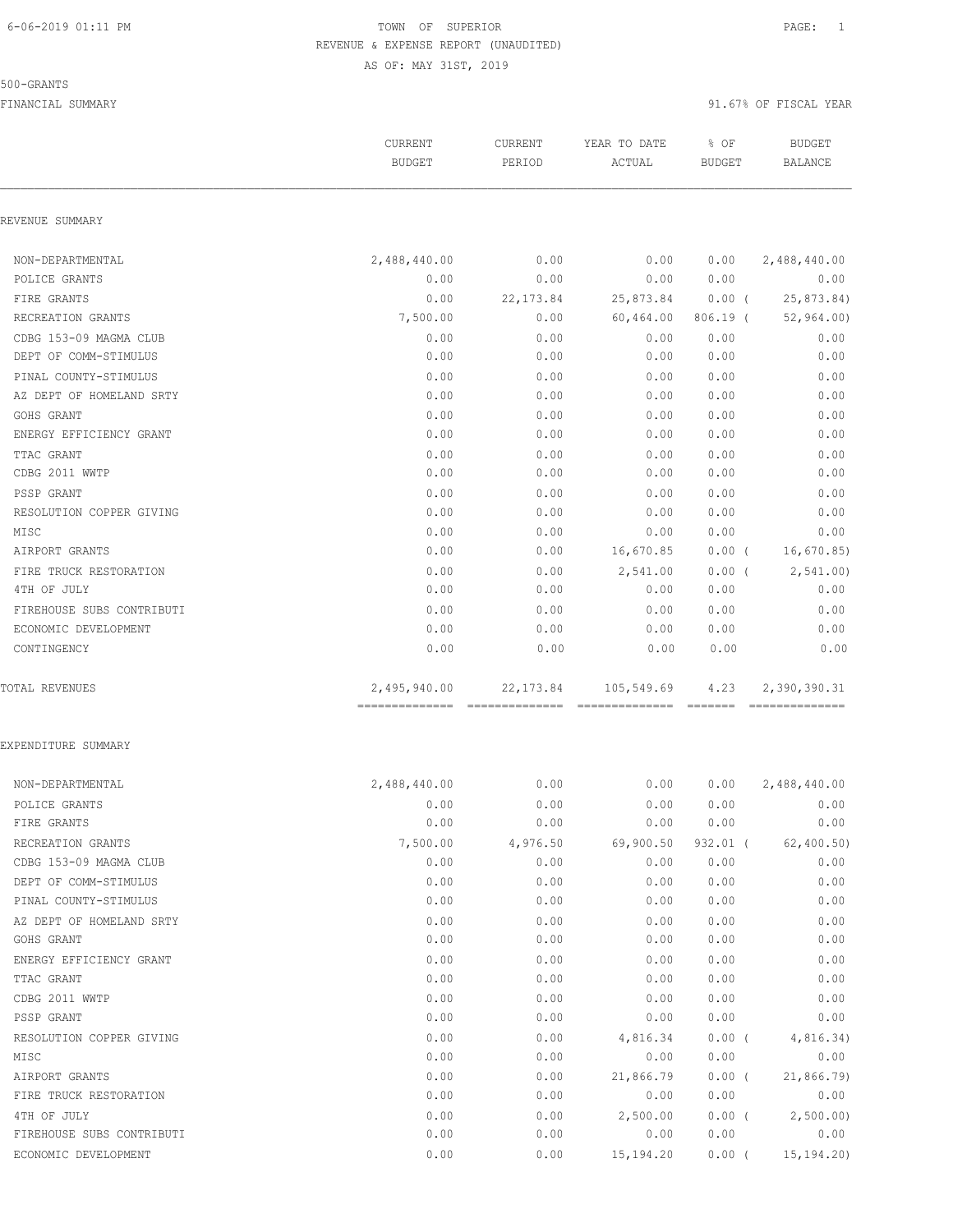500-GRANTS

|                                    | CURRENT<br>BUDGET | CURRENT<br>PERIOD | YEAR TO DATE<br>ACTUAL | % OF<br><b>BUDGET</b> | BUDGET<br><b>BALANCE</b> |
|------------------------------------|-------------------|-------------------|------------------------|-----------------------|--------------------------|
| CONTINGENCY                        | 0.00              | 0.00              | 0.00                   | 0.00                  | 0.00                     |
| TOTAL EXPENDITURES                 | 2,495,940.00      | 4,976.50          | 114,277.83             | 4.58                  | 2,381,662.17             |
|                                    |                   |                   |                        |                       |                          |
| REVENUES OVER/(UNDER) EXPENDITURES | 0.00              | 17,197.34 (       | 8,728.14)              |                       | 8,728.14                 |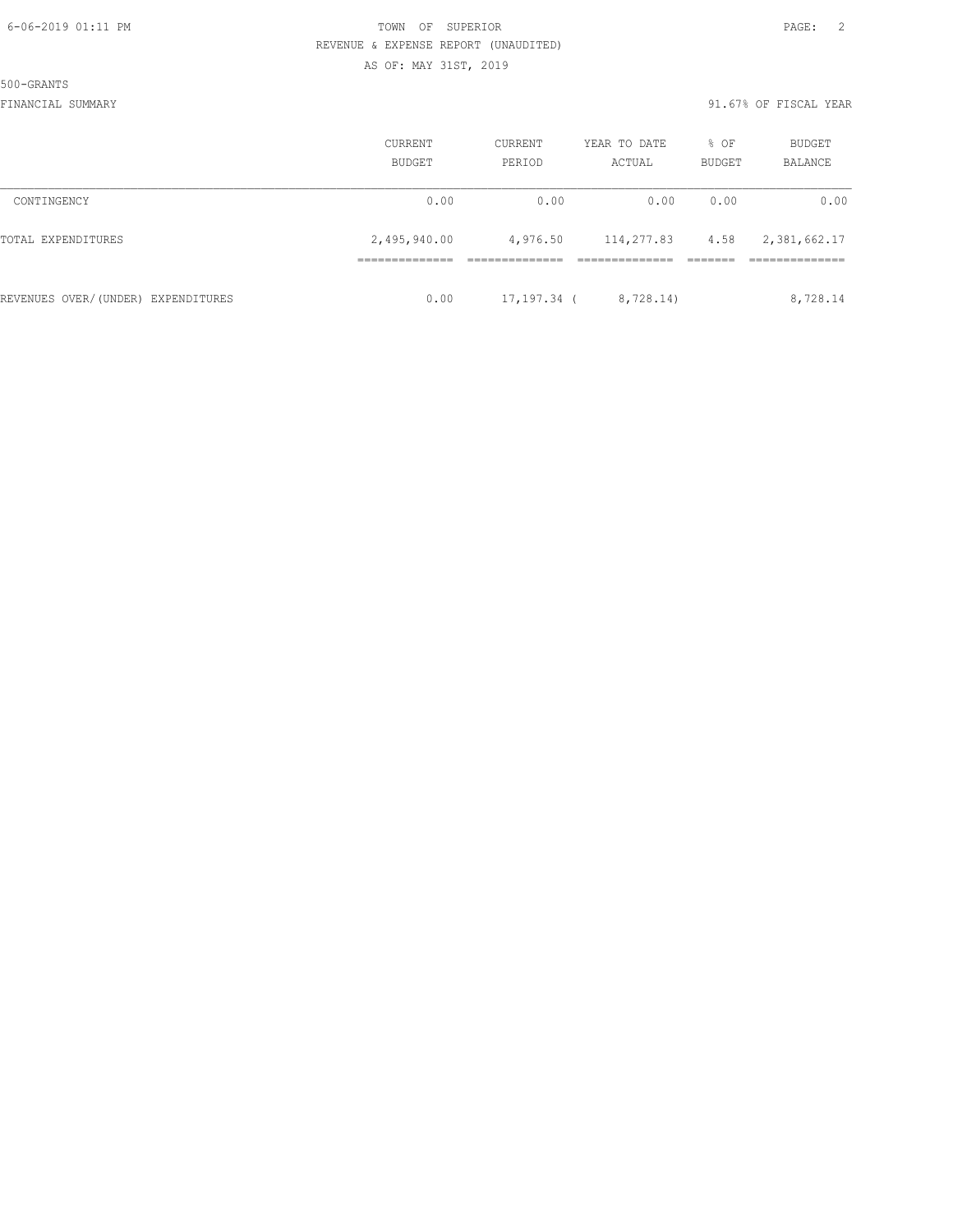# 510-Emergency Services

|                                    | <b>CURRENT</b><br><b>BUDGET</b> | <b>CURRENT</b><br>PERIOD | YEAR TO DATE<br>ACTUAL                 | % OF<br><b>BUDGET</b> | <b>BUDGET</b><br><b>BALANCE</b> |
|------------------------------------|---------------------------------|--------------------------|----------------------------------------|-----------------------|---------------------------------|
| REVENUE SUMMARY                    |                                 |                          |                                        |                       |                                 |
| NON-DEPARTMENTAL                   | 0.00                            | 0.00                     | 0.00                                   | 0.00                  | 0.00                            |
| RC EMERGENCY SERV-FIRE             | 0.00                            | 0.00                     | 137,439.97                             | $0.00$ (              | 137, 439.97)                    |
| RC EMERGENCY SERV-POLICE           | 200,000.00                      | 0.00                     | 62,537.81                              | 31.27                 | 137,462.19                      |
| <b>TOTAL REVENUES</b>              | 200,000.00<br>==============    | 0.00                     | 199,977.78                             | 99.99                 | 22.22                           |
| EXPENDITURE SUMMARY                |                                 |                          |                                        |                       |                                 |
| RC EMERGENCY SERV-FIRE             | 164,500.00                      |                          | 2,409.93 173,818.99 105.67 ( 9,318.99) |                       |                                 |
| RC EMERGENCY SERV-POLICE           | 35,500.00                       | 2,625.50                 |                                        |                       | 52,879.58 148.96 ( 17,379.58)   |
| TOTAL EXPENDITURES                 | 200,000.00                      | 5,035.43                 | 226,698.57 113.35 (                    |                       | 26,698.57)                      |
| REVENUES OVER/(UNDER) EXPENDITURES |                                 |                          | $0.00$ ( 5,035.43) ( 26,720.79)        |                       | 26,720.79                       |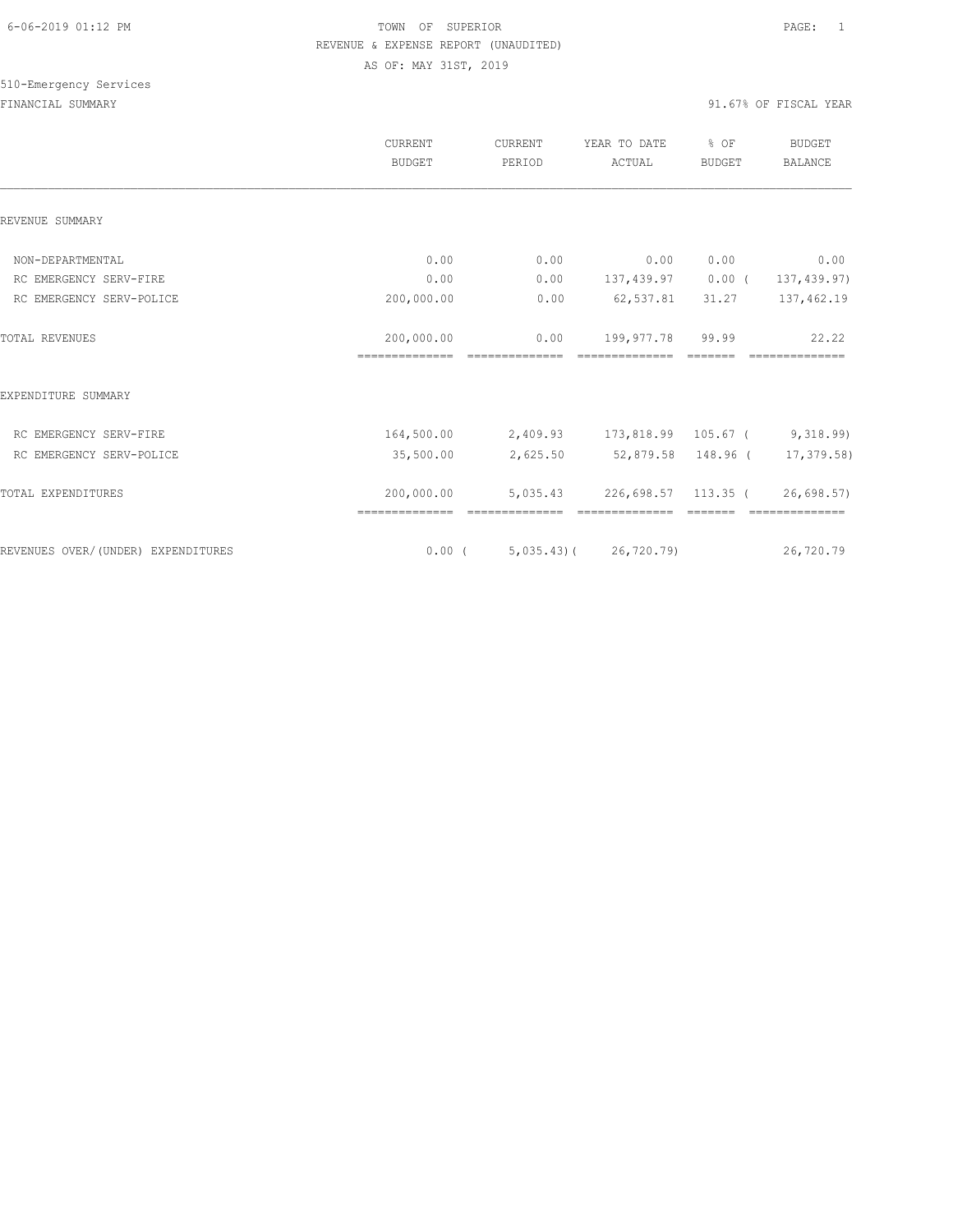#### 511-RESOLUTION GRANTS

|                                    | <b>CURRENT</b><br><b>BUDGET</b> | <b>CURRENT</b><br>PERIOD | YEAR TO DATE<br>ACTUAL       | % OF<br><b>BUDGET</b> | <b>BUDGET</b><br><b>BALANCE</b> |
|------------------------------------|---------------------------------|--------------------------|------------------------------|-----------------------|---------------------------------|
| REVENUE SUMMARY                    |                                 |                          |                              |                       |                                 |
| MAYOR & COUNCIL                    | 0.00                            | 300,000.00               | 300,000.00                   | $0.00$ (              | 300,000.00)                     |
| RECREATION                         | 0.00                            | 200,000.00               | 200,000.00                   | $0.00$ (              | 200,000.00)                     |
| ECONOMIC DEVELOPMENT               | 0.00                            | 100,000.00               | 100,000.00                   | 0.00(                 | 100,000.00)                     |
| <b>TOTAL REVENUES</b>              | 0.00<br>==============          | 600,000.00               | 600,000.00<br>-------------- | $0.00$ (<br>--------  | 600,000.00)                     |
| EXPENDITURE SUMMARY                |                                 |                          |                              |                       |                                 |
| MAYOR & COUNCIL                    | 0.00                            | 0.00                     | 9,267.00                     | $0.00$ (              | 9,267.00                        |
| RECREATION                         | 0.00                            | 0.00                     | 0.00                         | 0.00                  | 0.00                            |
| ECONOMIC DEVELOPMENT               | 0.00                            | 0.00                     | 0.00                         | 0.00                  | 0.00                            |
| TOTAL EXPENDITURES                 | 0.00<br>==============          | 0.00<br>--------------   | 9,267.00<br>==============   | $0.00$ (<br>--------  | 9, 267, 00<br>==============    |
| REVENUES OVER/(UNDER) EXPENDITURES | 0.00                            | 600,000.00               | 590,733.00                   | $\left($              | 590,733.00)                     |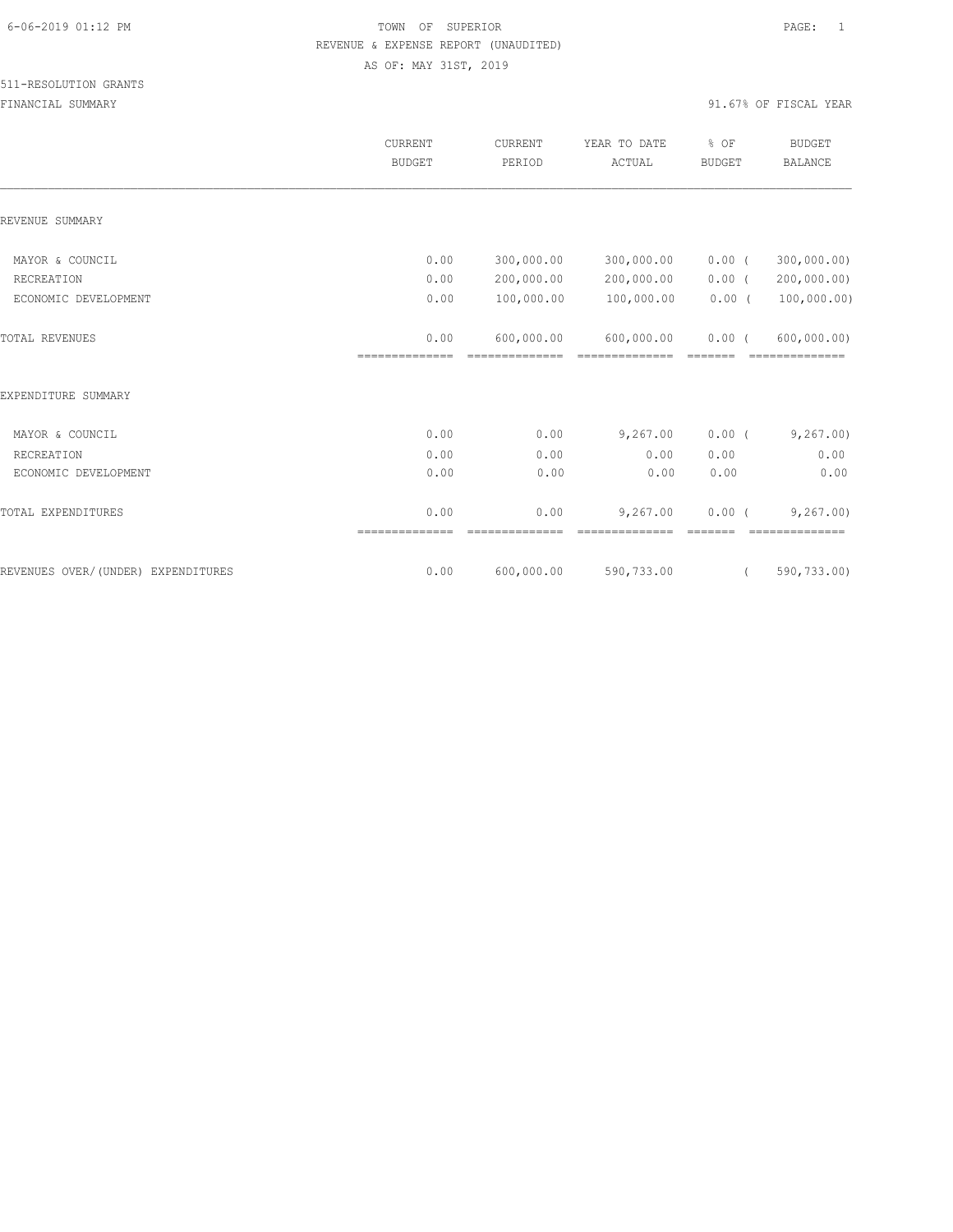|                                    | CURRENT<br><b>BUDGET</b> | CURRENT<br>PERIOD | YEAR TO DATE<br>ACTUAL | % OF<br>BUDGET | <b>BUDGET</b><br><b>BALANCE</b> |
|------------------------------------|--------------------------|-------------------|------------------------|----------------|---------------------------------|
| REVENUE SUMMARY                    |                          |                   |                        |                |                                 |
| NON-DEPARTMENTAL                   | 0.00                     | 0.00              | 0.00                   | 0.00           | 0.00                            |
| TOTAL REVENUES                     | 0.00                     | 0.00              | 0.00                   | 0.00           | 0.00                            |
| EXPENDITURE SUMMARY                |                          |                   |                        |                |                                 |
| NON-DEPARTMENTAL                   | 0.00                     | 0.00              | 0.00                   | 0.00           | 0.00                            |
| TOTAL EXPENDITURES                 | 0.00                     | 0.00              | 0.00                   | 0.00           | 0.00                            |
|                                    |                          |                   |                        |                |                                 |
| REVENUES OVER/(UNDER) EXPENDITURES | 0.00                     | 0.00              | 0.00                   |                | 0.00                            |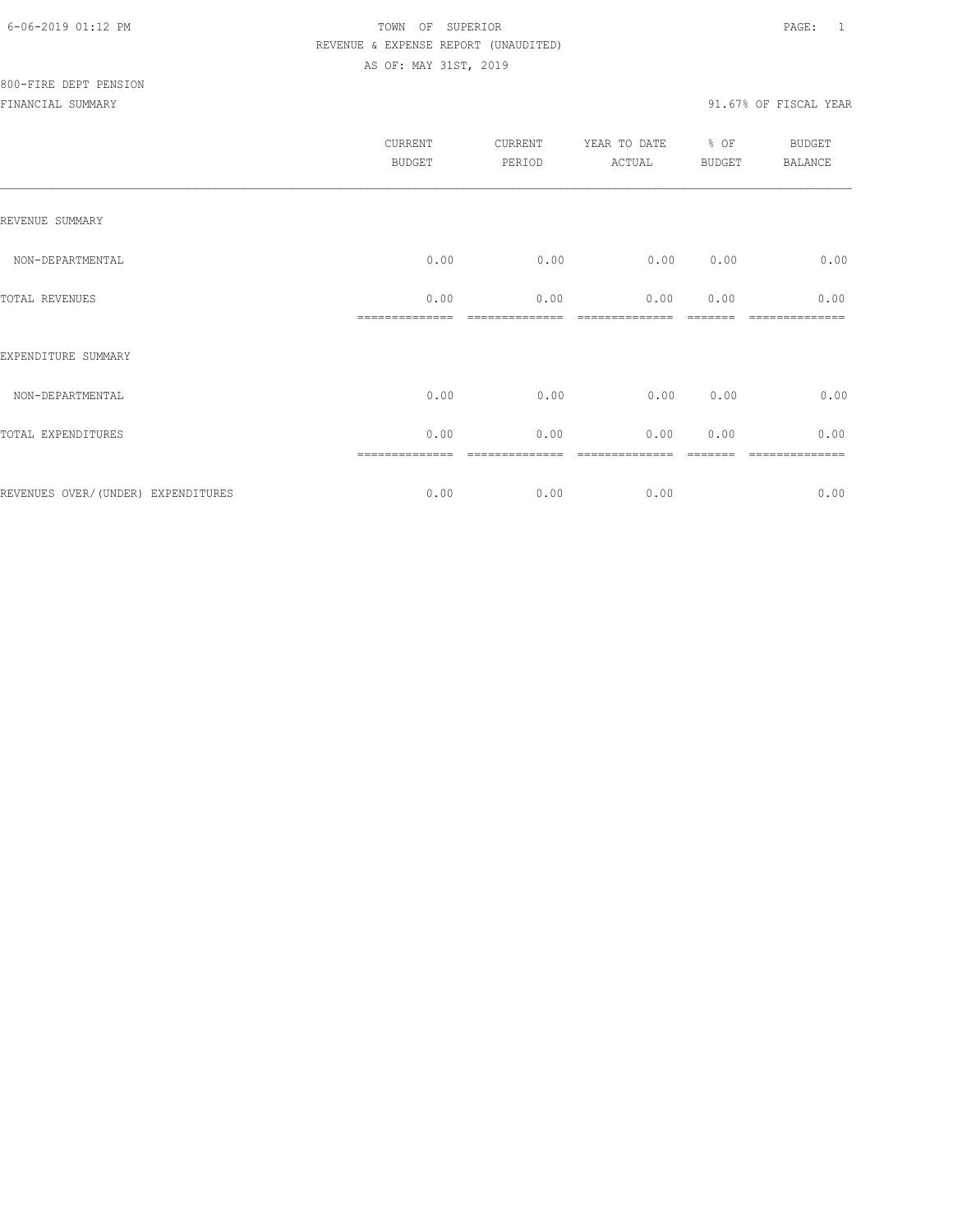#### 810-LGIP

|                                     | CURRENT<br><b>BUDGET</b> | CURRENT<br>PERIOD | YEAR TO DATE<br>ACTUAL | % OF<br>BUDGET | <b>BUDGET</b><br>BALANCE |
|-------------------------------------|--------------------------|-------------------|------------------------|----------------|--------------------------|
| REVENUE SUMMARY                     |                          |                   |                        |                |                          |
| NON-DEPARTMENTAL                    | 0.00                     | 0.00              | 0.00                   | 0.00           | 0.00                     |
| TOTAL REVENUES                      | 0.00                     | 0.00              | 0.00                   | 0.00           | 0.00                     |
| EXPENDITURE SUMMARY                 |                          |                   |                        |                |                          |
| NON-DEPARTMENTAL                    | 0.00                     | 0.00              | 0.00                   | 0.00           | 0.00                     |
| TOTAL EXPENDITURES                  | 0.00                     | 0.00              | 0.00                   | 0.00           | 0.00                     |
| REVENUES OVER/ (UNDER) EXPENDITURES | ==============<br>0.00   | 0.00              | 0.00                   |                | -----------<br>0.00      |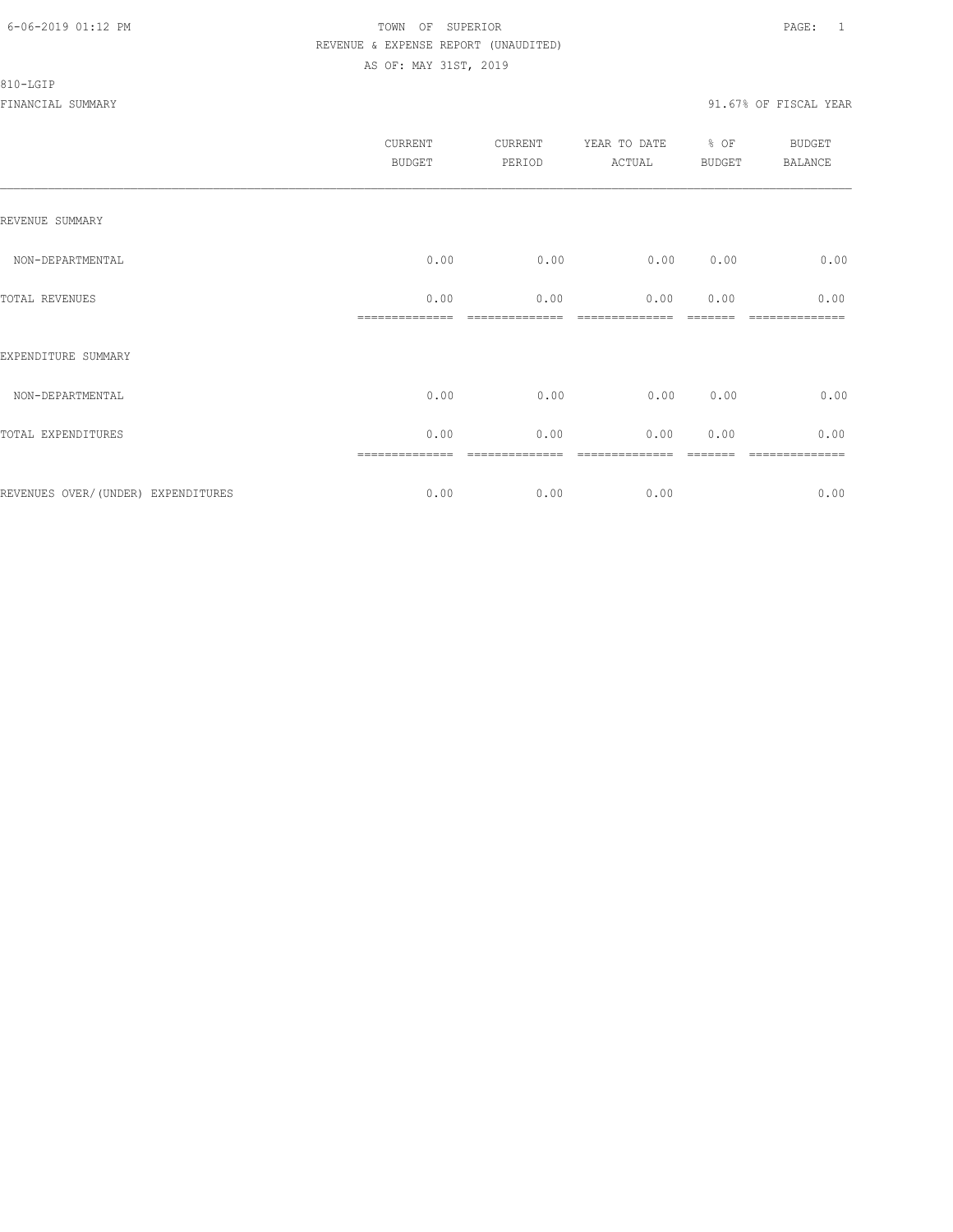#### 820-EXPLORERS

|                                     | <b>CURRENT</b><br><b>BUDGET</b> | CURRENT<br>PERIOD | YEAR TO DATE<br>ACTUAL | % OF<br><b>BUDGET</b> | <b>BUDGET</b><br><b>BALANCE</b> |
|-------------------------------------|---------------------------------|-------------------|------------------------|-----------------------|---------------------------------|
| REVENUE SUMMARY                     |                                 |                   |                        |                       |                                 |
| NON-DEPARTMENTAL                    | 0.00                            | 0.00              | 0.00                   | 0.00                  | 0.00                            |
| TOTAL REVENUES                      | 0.00                            | 0.00              | 0.00                   | 0.00                  | 0.00                            |
| EXPENDITURE SUMMARY                 |                                 |                   |                        |                       |                                 |
| NON-DEPARTMENTAL                    | 0.00                            | 0.00              | 0.00                   | 0.00                  | 0.00                            |
| TOTAL EXPENDITURES                  | 0.00                            | 0.00              | 0.00                   | 0.00                  | 0.00                            |
| REVENUES OVER/ (UNDER) EXPENDITURES | 0.00                            | 0.00              | 0.00                   |                       | ========<br>0.00                |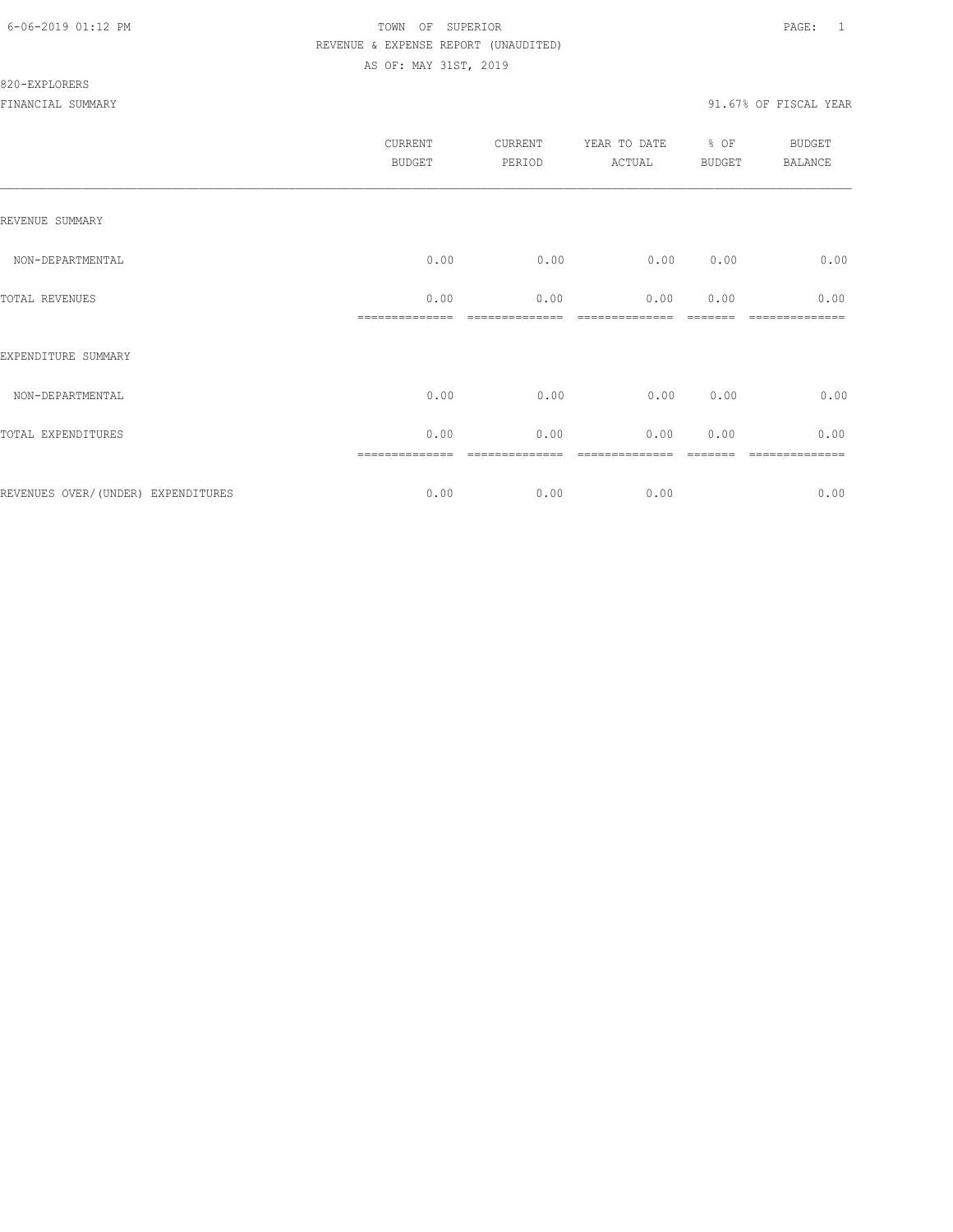|                                    | CURRENT<br><b>BUDGET</b> | CURRENT<br>PERIOD | YEAR TO DATE<br>ACTUAL      | $\div$ OF<br>BUDGET | BUDGET<br><b>BALANCE</b>    |
|------------------------------------|--------------------------|-------------------|-----------------------------|---------------------|-----------------------------|
| REVENUE SUMMARY                    |                          |                   |                             |                     |                             |
| NON-DEPARTMENTAL                   | 0.00                     | 0.00              | $4,389.13$ 0.00 ( 4,389.13) |                     |                             |
| TOTAL REVENUES                     | 0.00                     | 0.00              | 4,389.13 0.00 (             |                     | 4,389.13)                   |
| EXPENDITURE SUMMARY                |                          |                   |                             |                     |                             |
| NON-DEPARTMENTAL                   | 0.00                     | 0.00              |                             |                     | $2,900.00$ 0.00 ( 2,900.00) |
| TOTAL EXPENDITURES                 | 0.00                     | 0.00              |                             |                     | 2,900.00 0.00 (2,900.00)    |
| REVENUES OVER/(UNDER) EXPENDITURES | 0.00                     | 0.00              | 1,489.13                    |                     | (1, 489.13)                 |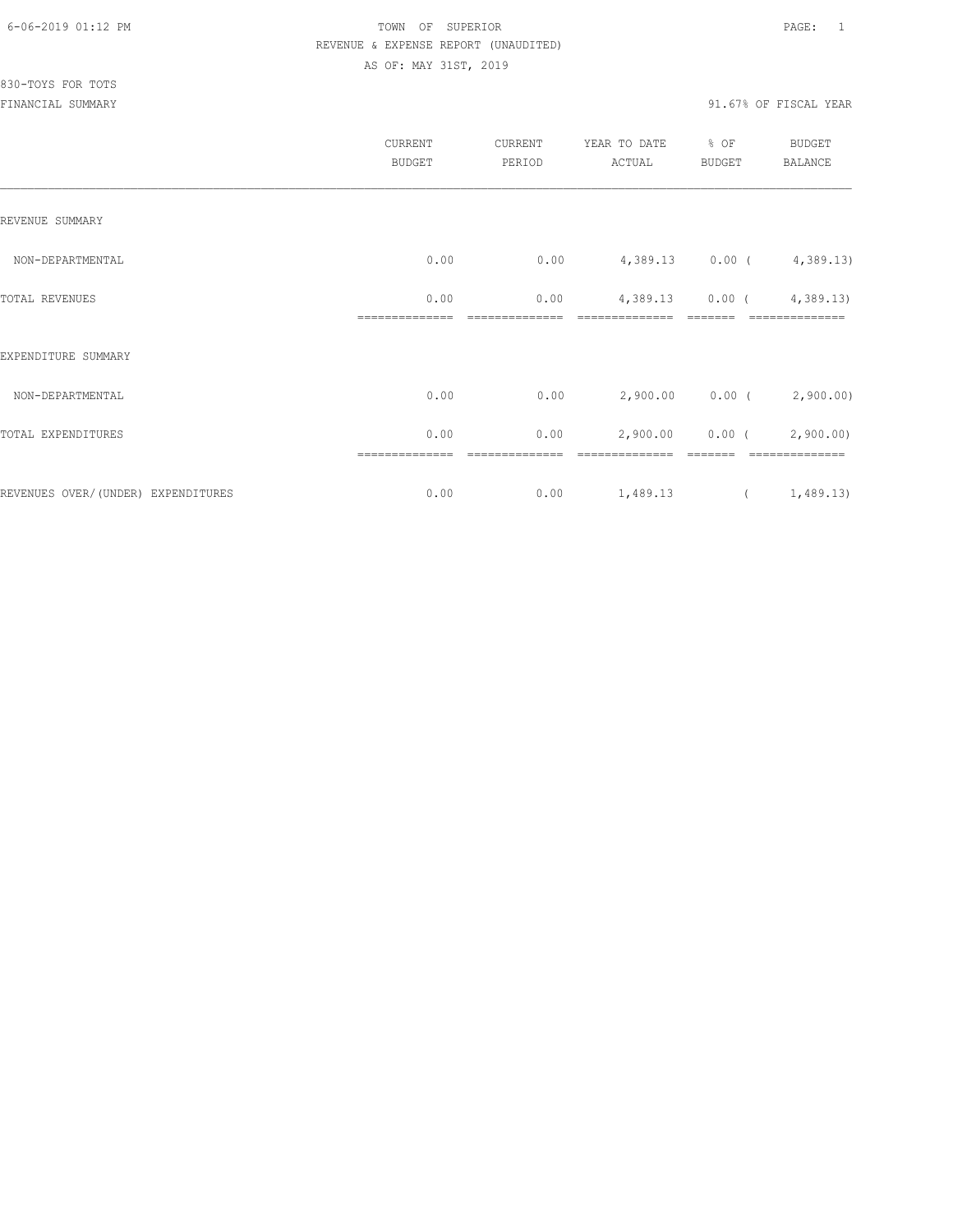|                                    | CURRENT<br><b>BUDGET</b> | CURRENT<br>PERIOD | YEAR TO DATE<br>ACTUAL | % OF<br><b>BUDGET</b> | <b>BUDGET</b><br>BALANCE |
|------------------------------------|--------------------------|-------------------|------------------------|-----------------------|--------------------------|
| REVENUE SUMMARY                    |                          |                   |                        |                       |                          |
| TOTAL REVENUES                     | 0.00                     | 0.00              | 0.00 0.00              |                       | 0.00                     |
| EXPENDITURE SUMMARY                |                          |                   |                        |                       |                          |
| NON-DEPARTMENTAL                   | 0.00                     | 0.00              | 0.00                   | 0.00                  | 0.00                     |
| TOTAL EXPENDITURES                 | 0.00                     | 0.00              | 0.00                   | 0.00                  | 0.00                     |
| REVENUES OVER/(UNDER) EXPENDITURES | 0.00                     | 0.00              | 0.00                   |                       | 0.00                     |